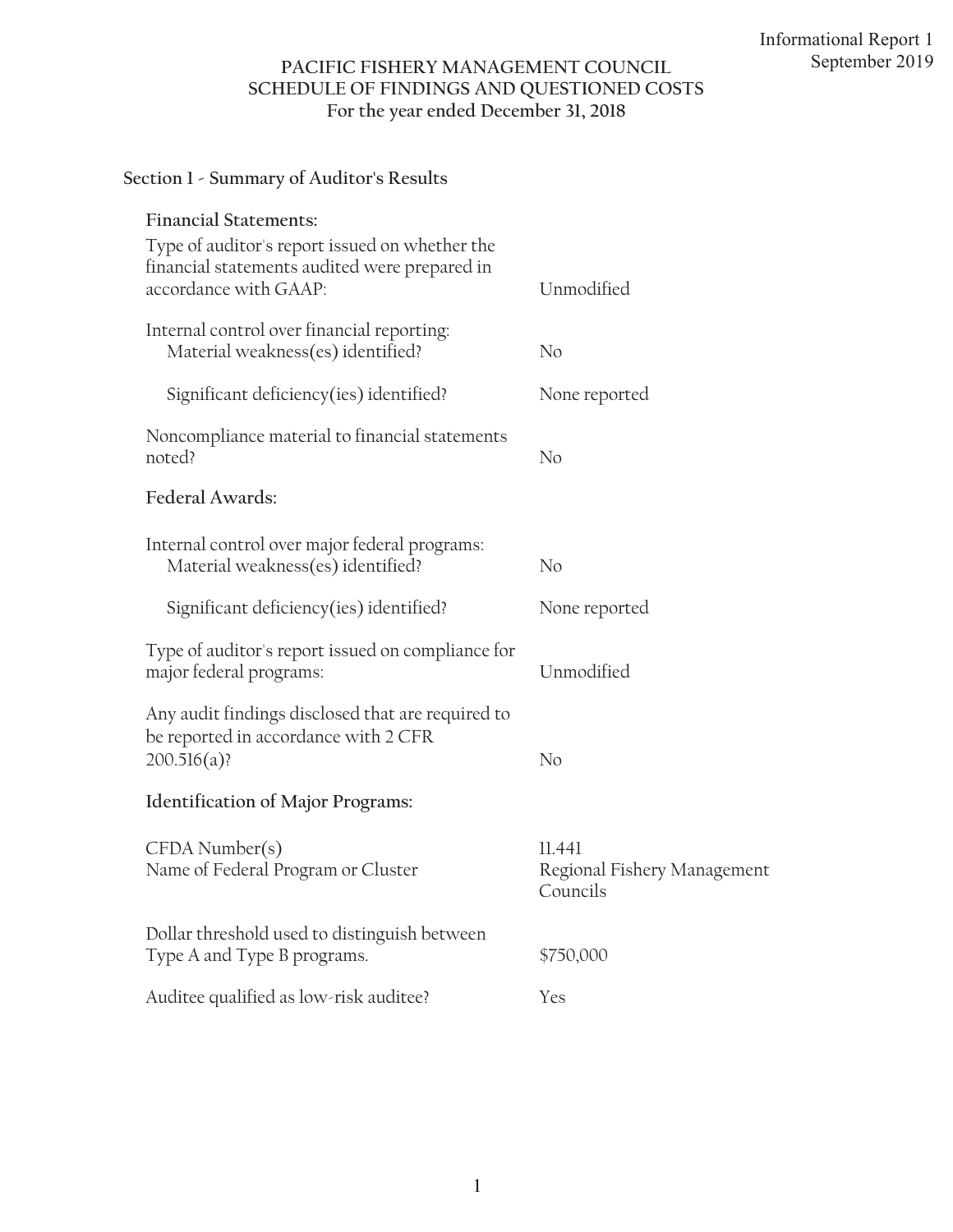### **PACIFIC FISHERY MANAGEMENT COUNCIL SCHEDULE OF FINDINGS AND QUESTIONED COSTS, CONTINUED For the year ended December 31, 2018**

#### **Section 2 - Financial Statement Findings**

None reported.

# **Section 3 - Federal Award Findings and Questioned Costs**

No matters reported.